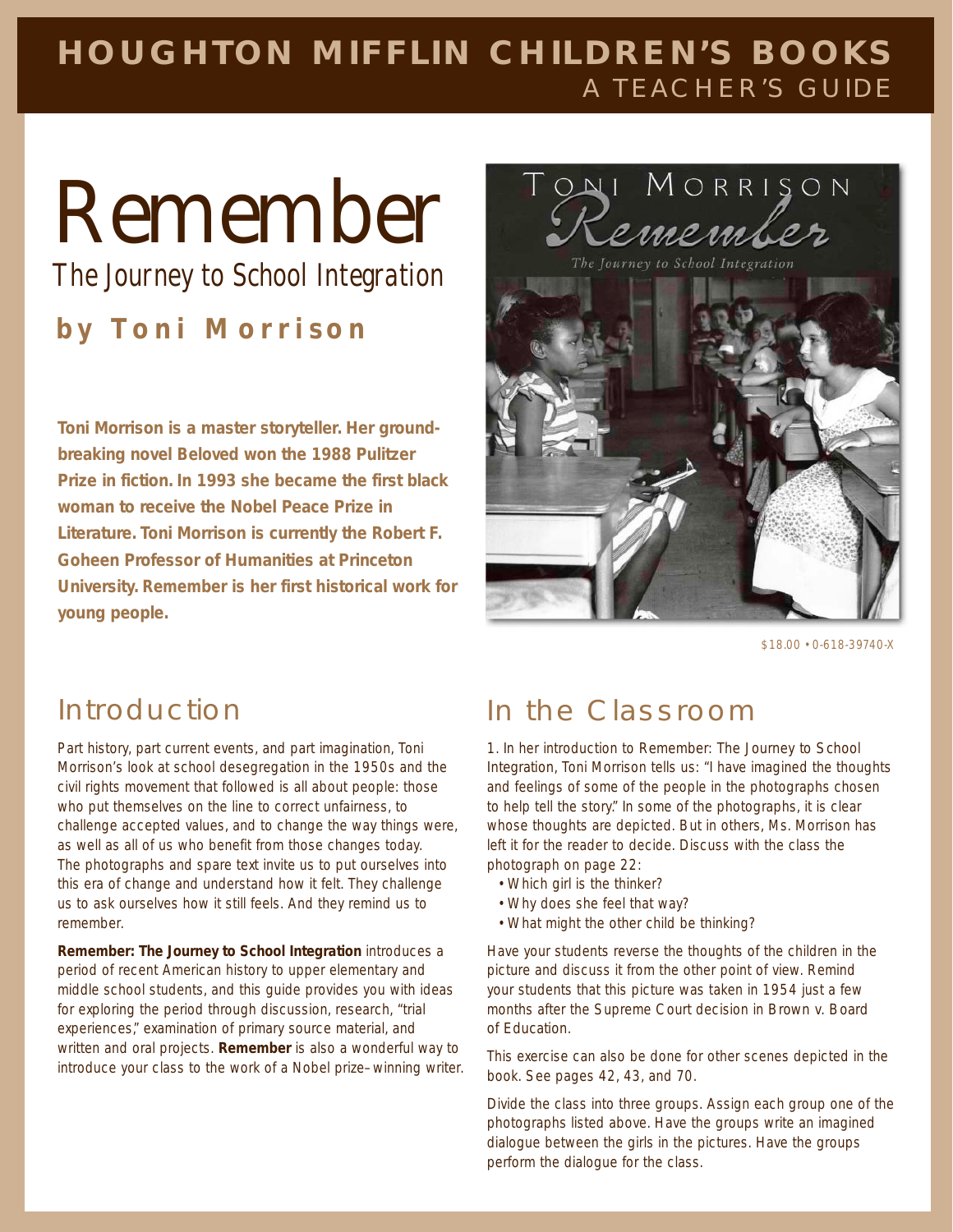

Bettmann/CORBIS



can Missionary Association Archives Addendum, Trinity Schools, Amistad Research Center at Tulane University, New Orleans, Louisiana



2. Toni Morrison tells us on page 7 that before 1954, in many places in the United States, school districts could legally segregate students into different schools according to the color of their skin, providing that the separate schools were equal. She also advises us that many schools for children of color were inferior to the schools for white children.

Look at the photos on pages 14 and 15, which depict segregated schools in Alabama and Georgia in the 1940s. Ms. Morrison gives voice to one of the students: "I bet I could be good at learning . . . if I had a real desk and lots of books and things." Have your students discuss the following questions:

- Would "separate but equal" have been acceptable if the school facilities in segregated schools really were physically equal?
- Besides the obvious, what was inherently missing in segregated schools?
- Can separate ever be equal?

Try an experiment. With the help of other teachers, the school administration, and the consent of the parents, divide the class based on their last names, A—L in one group and M—Z in the other (the groups do not have to be of equal size).

Set one room up with sufficient books, furniture, and supplies for each student in the group, and set the other up with chairs but no tables and few books and supplies. Explain to the students that their morning lessons will be conducted in separate rooms in the school. After lunch, bring the two groups together to discuss the experience. Lead the discussion with questions that include

- How did they feel about their classroom surroundings?
- Was the situation conducive to learning?
- How did they feel about being arbitrarily separated from their friends and classmates?
- What was missing from their learning experience?
- Can separate ever be equal?

As a follow-up activity, have the class write about the experience as if it were being reported in the newspaper or as a television news report.

3. Page 17 shows a picture of Linda Brown and her younger sister en route to a segregated school rather than to a neighborhood school in Topeka, Kansas, in January 1954. Linda Brown's father challenged the law that segregated his children into an all-black school, and his case, along with suits from several other states, went to the U.S. Supreme Court. On May 17, 1954, the Court unanimously held in the landmark case *Brown v. Board of Education of Topeka, Kansas*, that state-sanctioned segregation of public schools was a violation of the 14th Amendment and was therefore unconstitutional.

Engage your students in a research project on *Brown v. Board of Education*. Start with a copy of the 14th Amendment to the Constitution, which can be downloaded from a variety of sources including the National Park Service: www.nps.gov/malu/ documents/amend14.html.

Focus on paragraph one, which guarantees equal protection of the laws to all citizens. Have the class discuss when the 14th Amendment was added to the Constitution and why it was needed. Discuss the role it played in *Brown v. Board of Education* and in the civil rights movement.

*Brown v. Board of Education* is celebrating its 50th anniversary in 2004. You can download excerpts, related documents, background information, and biographies of the people involved from the Public Broadcasting System Web site: www.pbs.org/ jefferson/enlight/brown.htm, the National Archives: http://archives.gov/digital\_ classroom (go to "teaching with documents"). You can download the full Supreme Court decision from the National Center for Public Policy Research: www.national center.org/brown.html.

Bettmann/CORBIS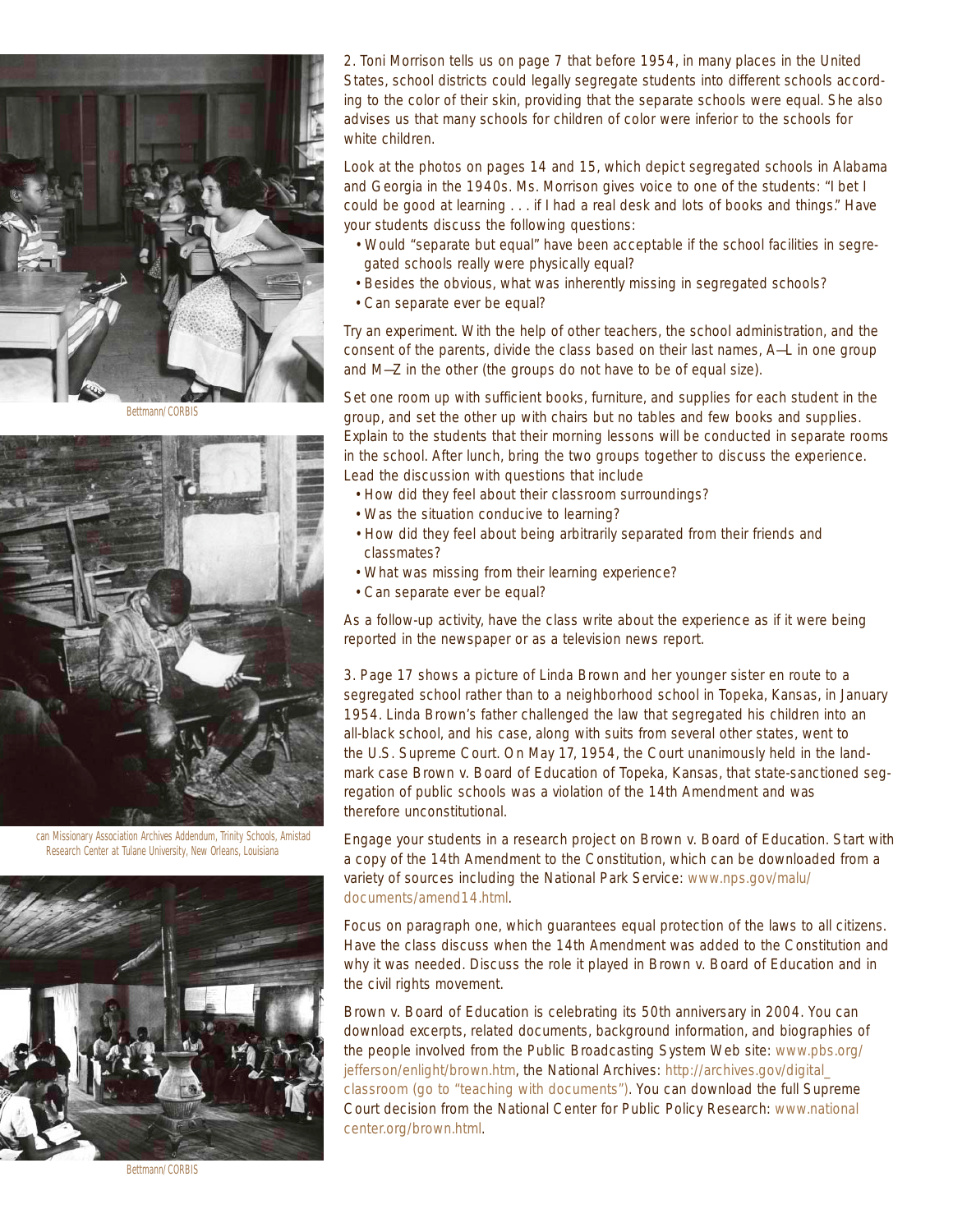Questions for research:

- Who was Linda Brown and why did she have to go to a segregated school?
- What was meant by "separate but equal"?
- What roles did Earl Warren and Thurgood Marshall play?
- Why did the Court issue another ruling in 1955 known as *Brown II*?
- What are the key words from *Brown II*?
- How did the decision affect the civil rights movement?
- In doing their research, did your students find other Supreme Court decisions that were relevant to the journey to integration?

Page 21 shows the members of the Supreme Court who ruled in *Brown v. Board of Education*. Have your students find out more about each of the justices. Information the students can gather might include

- The part of the country he was from
- The president who appointed him
- If the justice was considered a liberal or a conservative

When the students have completed their research, ask them to answer the following questions in their reports.

- What did they know about the fight for school integration before they read *Remember: The Journey to School Integration*?
- What was the most surprising thing they learned?
- What was the most interesting thing they learned?
- Which was the most useful resource?
- If they could ask Linda Brown any question, what would it be?

Other resources that might be useful are Brown v. Board of Education Foundation: http://brownvboard.org, Brown Foundation Quarterly: http://brownvboard.org/ brwnqurt/05-3/05-3b.htm.

4. How was *Brown v. Board of Education* reported in your local newspapers and in newspapers across the country? Have your students search the archives of your local newspaper in the public library or do research at the newspaper's own archives.

Then have them go to the Web site http://www.landmarkcases.org/brown/reaction.html and read excerpts from articles in newspapers around the country published on May 18, 1954, the day after the Supreme Court ruling. Items for discussion:

- Compare and contrast different regions' newspapers' reportage.
- How did their local newspaper report the decision?

Have your students write letters to the editor of your town's paper as if they were in school in 1954. The letters should express their opinions and their predictions about how the ruling would affect their own school.

5. As a class project, map out cities where African Americans were forced to go to segregated schools based on the photos and photo notes on pages 74–78. Was segregation confined to the South or was it spread across the country? Discuss with the class whether they were surprised that there were segregated schools in the North and the West as well as in the South.

6. Look at the set of pictures on pages 38–40. They depict the thoughts and feelings of Elizabeth Eckford as she attempts to integrate Central High School of Little Rock, Arkansas, in 1957. Ms. Eckford was one of nine students chosen to integrate Central High School. They have since become known as the "Little Rock Nine." Have your students research the events that led up to the integration of Central High. Questions to consider:

- Why do you suppose these nine students were chosen to be the first blacks to integrate the Little Rock school?
- How were they received by white students in school?
- How were they treated by outsiders (parents, authorities, the press)?



Hulton Archive/Getty Images







Bettmann/CORBIS